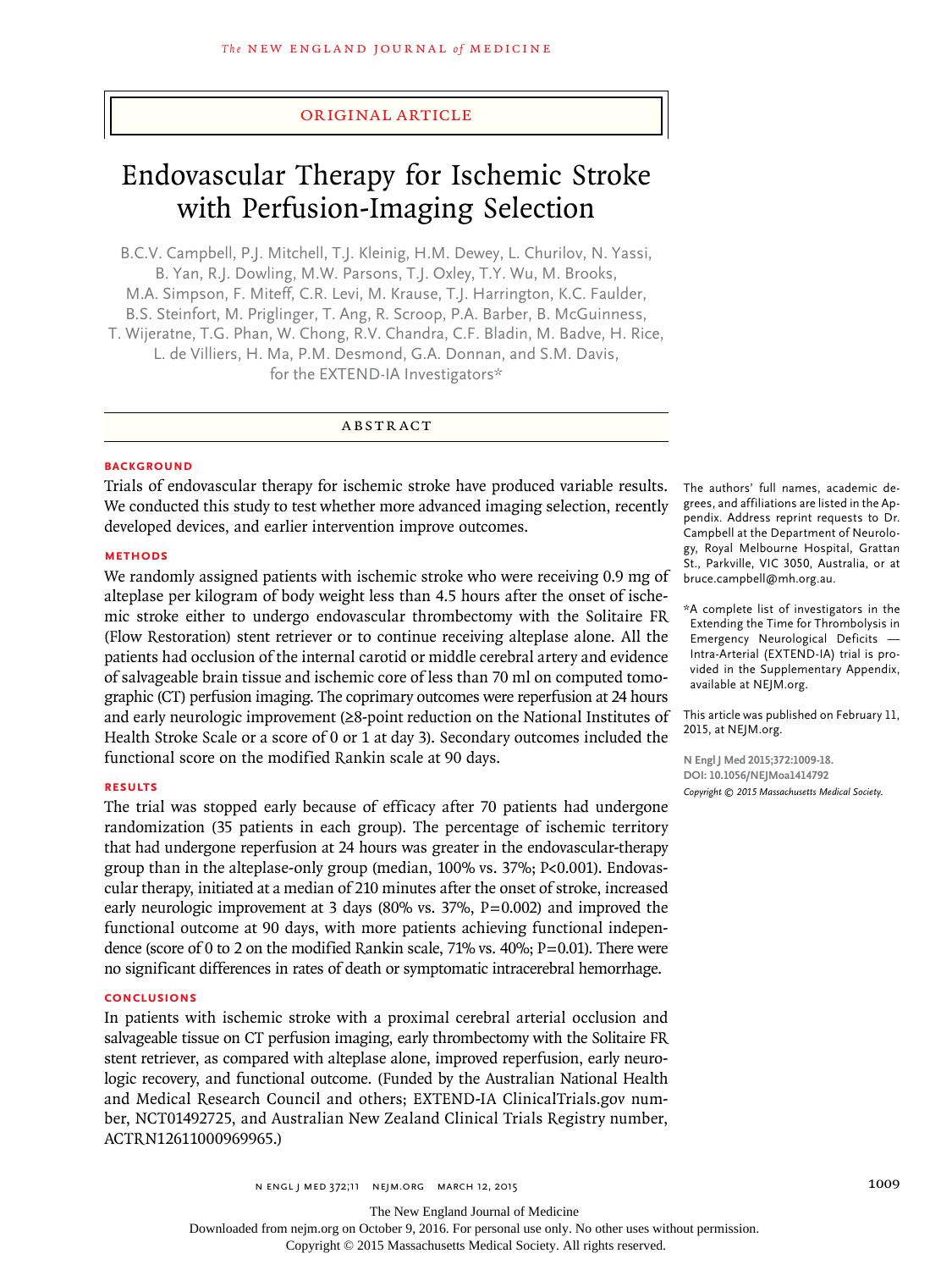THE RESULTS OF THE MULTICENTER RAN-<br>
domized Clinical Trial of Endovascular<br>
Treatment for Acute Ischemic Stroke in the<br>
Netherlands (MR CLEAN) trial,<sup>1</sup> which showed domized Clinical Trial of Endovascular Treatment for Acute Ischemic Stroke in the reduced disability among patients with ischemic stroke who were treated with endovascular thrombectomy in addition to standard care, represent an advance in stroke care. The MR CLEAN study followed several trials that had neutral findings with respect to the use of endovascular thrombectomy.2-4 In the largest of these trials, the Interventional Management of Stroke 3 (IMS-3) study, investigators compared the administration of 0.9 mg of alteplase per kilogram of body weight to a bridging strategy of the use of alteplase (at a dose of 0.6 mg per kilogram for most of the trial) followed by endovascular therapy. The IMS-3 trial was halted for futility after 656 patients had been enrolled.<sup>2</sup>

Potential contributors to the neutral results of previous studies include relatively low rates of angiographic reperfusion, delays in achieving reperfusion, and the lack of patient selection with the use of advanced imaging to ensure the presence of vessel occlusion and salvageable brain tissue. None of the previous studies raised any safety concerns, with rates of symptomatic hemorrhage of approximately 6% in both the alteplase group and the endovascular-therapy group. More recent advances in device technology have significantly improved the speed and efficacy of recanalization.<sup>5-7</sup>

Computed tomographic (CT) perfusion imaging can indicate the extent of irreversibly injured brain in the ischemic core and potentially salvageable but hypoperfused ischemic penumbra.<sup>8-11</sup> Furthermore, CT perfusion imaging has evolved, and fully automated, standardized volumetric processing can now be rapidly performed in the context of a multicenter clinical trial.<sup>12,13</sup>

In the Extending the Time for Thrombolysis in Emergency Neurological Deficits — Intra-Arterial (EXTEND-IA) trial, we sought to test the hypothesis that patients with anterior circulation ischemic stroke who are selected with a dual target of vessel occlusion and evidence of salvageable tissue on perfusion imaging within 4.5 hours after the onset of stroke will have improved reperfusion and early neurologic improvement when treated with early endovascular thrombectomy with the use of the Solitaire FR (Flow Restoration) stent retriever after intravenous administration of alteplase, as compared with the use of alteplase alone. The release of the MR CLEAN trial results prompted the data and safety monitoring board for our study to review the data, and the trial was stopped early because efficacy was clearly shown.

### METHODS

## **Trial Design and Oversight**

The EXTEND-IA trial was an investigator-initiated, multicenter, prospective, randomized, openlabel, blinded-end-point study involving patients with ischemic stroke who were receiving intravenous alteplase within 4.5 hours after stroke onset. Details of the methods used in the trial have been published previously.14 The study protocol is available with the full text of this article at NEJM.org.

The design, analysis, and data collection for the trial were performed by members of the executive committee and investigators at the study sites (see the Supplementary Appendix, available at NEJM.org). The first author wrote the first draft of the manuscript. All the investigators vouch for the accuracy and completeness of the presented data and fidelity of the report to the study protocol. Covidien supplied the Solitaire FR device and an unrestricted grant to support trial infrastructure, but the company was not involved in the study design or conduct or in the preparation of the manuscript, except to review the protocol to ensure that the specified use of devices in the study followed the approved instructions for use.

## **Study Patients**

We planned to enroll 100 patients at 14 centers in Australia and New Zealand. Patients were eligible if they could receive intravenous alteplase within 4.5 hours after the onset of anterior circulation ischemic stroke and had occlusion of the internal carotid artery or of the first or second segment of the middle cerebral artery, as seen on CT angiography. In addition, CT perfusion imaging, which was processed with the use of fully automated software (RAPID, noncommercial research version, Stanford University), $12,13$  was used to identify potentially salvageable brain tissue. Brain tissue at risk for infarction ("ischemic penumbra") was distinguished from minimally hypoperfused tissue if the time to maximum (Tmax) delay was more than 6 seconds.<sup>15</sup> Irreversibly injured brain ("ischemic core") was diagnosed if the relative

The New England Journal of Medicine

Downloaded from nejm.org on October 9, 2016. For personal use only. No other uses without permission.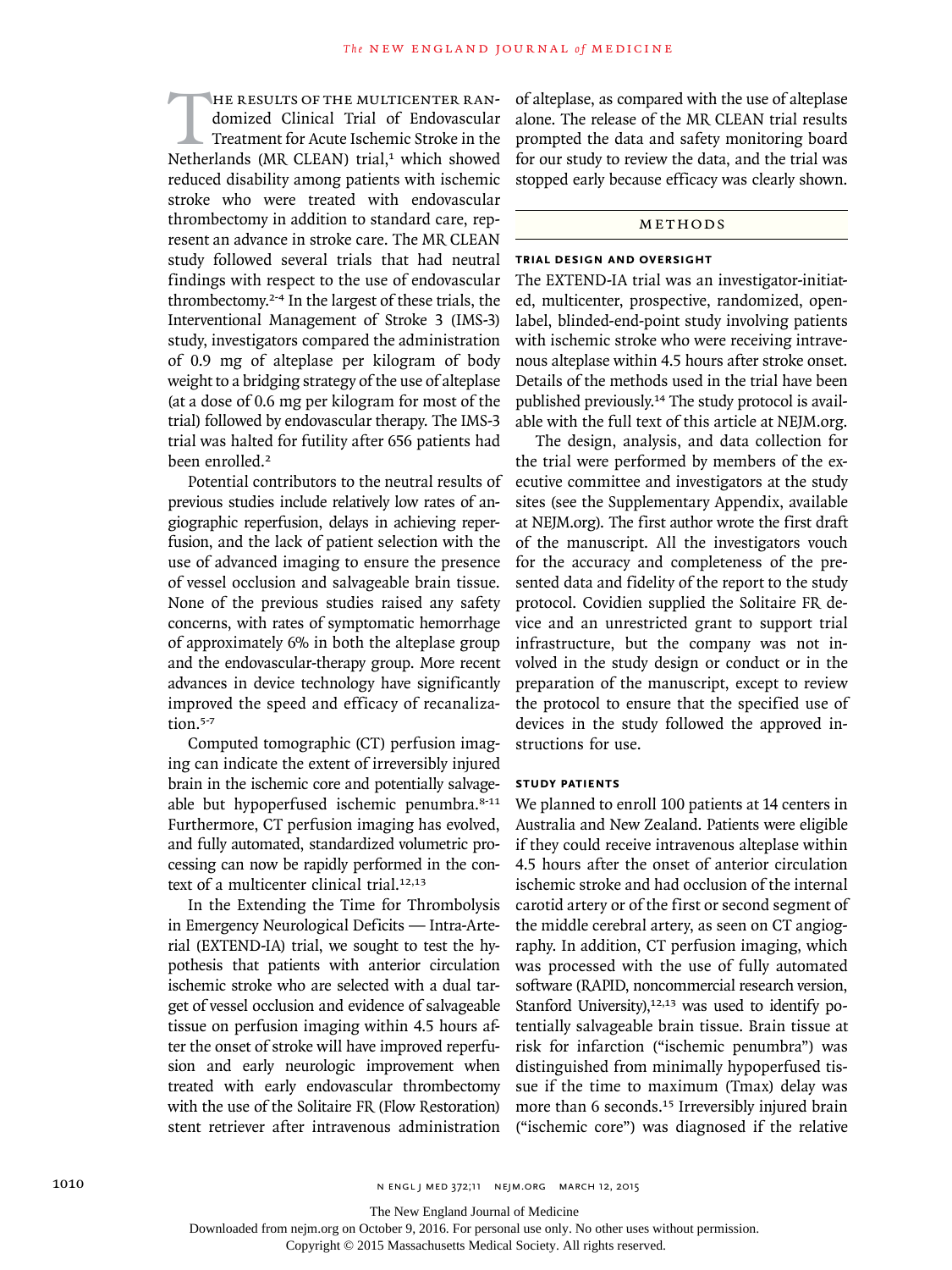cerebral blood flow was less than 30% of that in perfusion-lesion volume between initial imaging normal tissue.<sup>10</sup>

Endovascular therapy had to be initiated (groin puncture) within 6 hours after stroke onset and completed within 8 hours after onset. There were no restrictions on age or clinical severity, as assessed according to the score on the National Institutes of Health Stroke Scale (NIHSS), which ranges from 0 (normal) to 42 (death). However, patients were required to have functional independence before the stroke episode, which was defined as a score of less than 2 on the modified Rankin Scale, which ranges from 0 (normal) to 6 (death).

The study was approved by the institutional ethics committee at each study site. Written informed consent was obtained from patients or a legal representative before enrollment. Detailed inclusion and exclusion criteria are provided in the Supplementary Appendix.

## **Study Treatments**

All patients received alteplase at a dose of 0.9 mg per kilogram as standard care. Patients were randomly assigned in a 1:1 ratio to receive either alteplase plus endovascular therapy (endovasculartherapy group) or no further therapy (alteplase-only group) by means of a centralized website and stratified according to the site of arterial occlusion: the internal carotid artery or the first or second segment of the middle cerebral artery.

The use of conscious sedation or general anesthesia for endovascular treatment was at the discretion of the neurointerventionist. The site of vessel occlusion was confirmed with the use of digital subtraction angiography. If there was no lesion amenable to thrombectomy, the procedure was terminated. The Solitaire FR retrievable stent (Covidien) was deployed at the site of intracranial-vessel occlusion and then removed under negative-pressure aspiration. Control angiography was performed at the conclusion of the procedure and centrally graded for angiographic revascularization, with the use of the modified Treatment in Cerebral Ischemia classification, on a scale ranging from 0 (no flow) to 3 (normal flow), $16$ and any embolization of thrombus into previously uninvolved vascular territories.

# **Study Outcomes**

The coprimary outcomes were reperfusion (which was defined as the percentage reduction in the

and imaging at 24 hours, which can be negative if hypoperfusion worsens) and early neurologic improvement (which was defined as a reduction of 8 points or more on the NIHSS or a score of 0 or 1 at 3 days). Secondary outcomes were the score on the modified Rankin scale at 90 days, death due to any cause, and symptomatic intracranial hemorrhage, including any subarachnoid hemorrhage associated with clinical symptoms and symptomatic intracerebral hemorrhage, which was defined as parenchymal hematoma type 2 within 36 hours after treatment combined with an increase on the NIHSS of at least 4 points from baseline.17 Further details are provided in the Methods section in the Supplementary Appendix.

# **Statistical Analysis**

After the release of the results of the MR CLEAN study, recruitment into the trial was suspended on October 31, 2014, and the data and safety monitoring board reviewed data for the 70 enrolled patients. A prespecified Haybittle–Peto stopping boundary was applied to the coprimary outcome in the intention-to-treat population with the use of Holm's step-down procedure,<sup>18</sup> so that one coprimary outcome was tested at a z value of more than 3.29 and the other at a z value of more than 3. The data and safety monitoring board stopped the trial for efficacy after this analysis.

For the intention-to-treat analysis of the coprimary outcome, we compared the median percentage reperfusion between the endovascular-therapy group and the alteplase-only group after adjustment for baseline arterial occlusion strata using the van Elteren test, a stratified version of the Wilcoxon rank-sum test. We used logistic regression to compare the between-group difference in the proportion of patients with early neurologic recovery, as indicated by a reduction of 8 or more points on the NIHSS or a score of 0 or 1 at 3 days, after adjustment for age and baseline NIHSS score.

Although results are reported with and without adjustment for baseline covariates, the analysis with adjustment was prespecified as the primary analysis. The results are also reported for the target group who underwent endovascular thrombectomy according to the protocol, as compared with the alteplase-only group, to adjust for effects such as recanalization before cerebral angiography was performed and any off-protocol interventions.

The New England Journal of Medicine

Downloaded from nejm.org on October 9, 2016. For personal use only. No other uses without permission.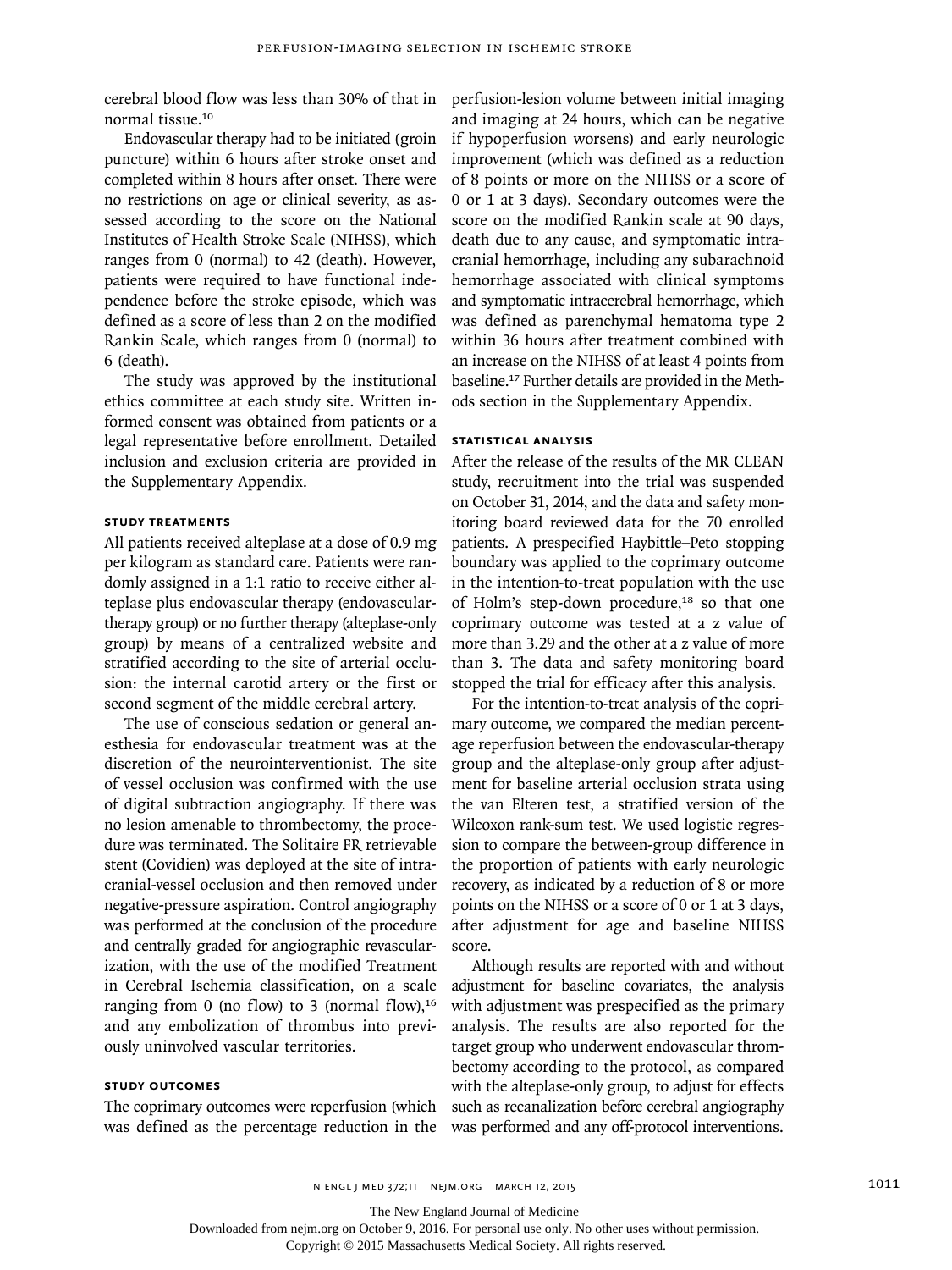As prespecified in the protocol, the initial analysis of the secondary outcome for the score on the modified Rankin scale was designed to be an assumption-free ordinal analysis<sup>19,20</sup> that

| Table 1. Characteristics of the Patients at Baseline.*                       |                                       |                                              |  |  |  |  |
|------------------------------------------------------------------------------|---------------------------------------|----------------------------------------------|--|--|--|--|
| Characteristic                                                               | Alteplase-Only<br>Group<br>$(N = 35)$ | Endovascular-<br>Therapy Group<br>$(N = 35)$ |  |  |  |  |
| $Age - yr$                                                                   | $70.2 \pm 11.8$                       | $68.6 \pm 12.3$                              |  |  |  |  |
| Male sex - no. (%)                                                           | 17 (49)                               | 17 (49)                                      |  |  |  |  |
| Median NIHSS score (IQR)+                                                    | $13(9-19)$                            | $17(13-20)$                                  |  |  |  |  |
| Clinical history - no. (%)                                                   |                                       |                                              |  |  |  |  |
| Atrial fibrillation                                                          | 11(31)                                | 12(34)                                       |  |  |  |  |
| Hypertension                                                                 | 23 (66)                               | 21(60)                                       |  |  |  |  |
| <b>Diabetes</b>                                                              | 8(23)                                 | 2(6)                                         |  |  |  |  |
| Smoking                                                                      | 15 (43)                               | 12 (34)                                      |  |  |  |  |
| Serum glucose - mmol/liter                                                   | $7.6 + 3.6$                           | $7.1 \pm 2.5$                                |  |  |  |  |
| Cause of stroke - no. (%)                                                    |                                       |                                              |  |  |  |  |
| Cardioembolic occlusion                                                      | 14 (40)                               | 23(66)                                       |  |  |  |  |
| Large-artery occlusion                                                       | 13(37)                                | 7(20)                                        |  |  |  |  |
| Undetermined or other                                                        | 8(23)                                 | 5(14)                                        |  |  |  |  |
| Median time from stroke onset to<br>hospital arrival (IQR)<br>$-$ min        | $80(56 - 115)$                        | 78 (54-112)                                  |  |  |  |  |
| Median time from stroke onset to<br>initiation of alteplase<br>$(IQR)$ — min | 145 (105-180)                         | $127(93 - 162)$                              |  |  |  |  |
| Site of vessel occlusion - no. (%)                                           |                                       |                                              |  |  |  |  |
| Internal carotid artery                                                      | 11(31)                                | 11 (31)                                      |  |  |  |  |
| Middle cerebral artery                                                       |                                       |                                              |  |  |  |  |
| First segment                                                                | 18(51)                                | 20(57)                                       |  |  |  |  |
| Second segment                                                               | 6(17)                                 | 4(11)                                        |  |  |  |  |
| Ischemic core volume at initial<br>imaging $-m1$ :                           |                                       |                                              |  |  |  |  |
| Mean                                                                         | $19.6 \pm 17.4$                       | $18.9 \pm 18.5$                              |  |  |  |  |
| Median (IQR)                                                                 | $18(4-29)$                            | $12(4-32)$                                   |  |  |  |  |
| Perfusion-lesion volume at initial<br>imaging $-m\mathbb{I}$                 |                                       |                                              |  |  |  |  |
| Mean                                                                         | 116±48                                | $105 + 39$                                   |  |  |  |  |
| Median (IQR)                                                                 | $115(72 - 158)$                       | 106 (76-137)                                 |  |  |  |  |

\* Plus–minus values are means ±SD. There were no significant differences between the two groups. To convert the values for glucose to milligrams per deciliter, divide by 0.05551. IQR denotes interquartile range.

† Scores on the National Institutes of Health Stroke Scale (NIHSS) range from 0 (normal) to 42 (death), with lower scores indicating less severe stroke.

‡ Irreversibly injured brain (ischemic core) was defined as cerebral blood flow of less than 30% of that in normal tissue.

§ To identify brain tissue at risk for infarction, a perfusion lesion was defined as one with a time to maximum (Tmax) delay of more than 6 seconds on computed tomographic perfusion imaging.

uses the Wilcoxon–Mann–Whitney generalized odds ratio across the full range of the modified Rankin scale (from 0 to 6). Then, we used a logistic-regression model to compare the proportions of patients with scores of 0 or 1 (defined as an excellent outcome) and those with scores of 0 to 2 (defined as a functionally independent outcome) in the two study groups after adjustment for age and baseline NIHSS score.

# **RESULTS**

# **Characteristics of the Patients**

From August 2012 through October 2014, a total of 70 patients underwent randomization (35 to the endovascular-therapy group and 35 to the alteplase-only group) at 10 study centers (9 in Australia and 1 in New Zealand) (Fig. S1 in the Supplementary Appendix). Baseline characteristics of the patients are provided in Table 1, and procedural characteristics in Table 2.

Approximately 25% of clinically eligible patients with vessel occlusion were excluded on the basis of perfusion-imaging criteria (Fig. S2 in the Supplementary Appendix). The majority of the thrombus had been lysed before angiography in 4 of 35 patients (11%) in the endovasculartherapy group. Four other patients in the endovascular-therapy group did not undergo thrombectomy because they had either major clinical deterioration or major clinical improvement, stenting of the extracranial internal carotid artery to obtain access achieved a flow with a rating of 2b on the modified Treatment in Cerebral Ischemia classification without requiring thrombectomy, or the procedure was terminated before deployment of the Solitaire FR stent retriever owing to vessel perforation caused by microcatheter manipulation.

## **Efficacy**

Patients in the endovascular-therapy group had significant improvements in both coprimary end points, as compared with the alteplase-only group (Table 3). Endovascular therapy resulted in increased reperfusion at 24 hours (P<0.001) (Fig. 1A) and a probability of reperfusion of more than 90% without symptomatic intracerebral hemorrhage, as compared with the alteplase-only group (89% vs. 34%, P<0.001). The improvement in reperfusion remained highly significant in a sensitivity analysis in which 100% reperfusion was imputed for the three patients in the alteplase-

The New England Journal of Medicine

Downloaded from nejm.org on October 9, 2016. For personal use only. No other uses without permission.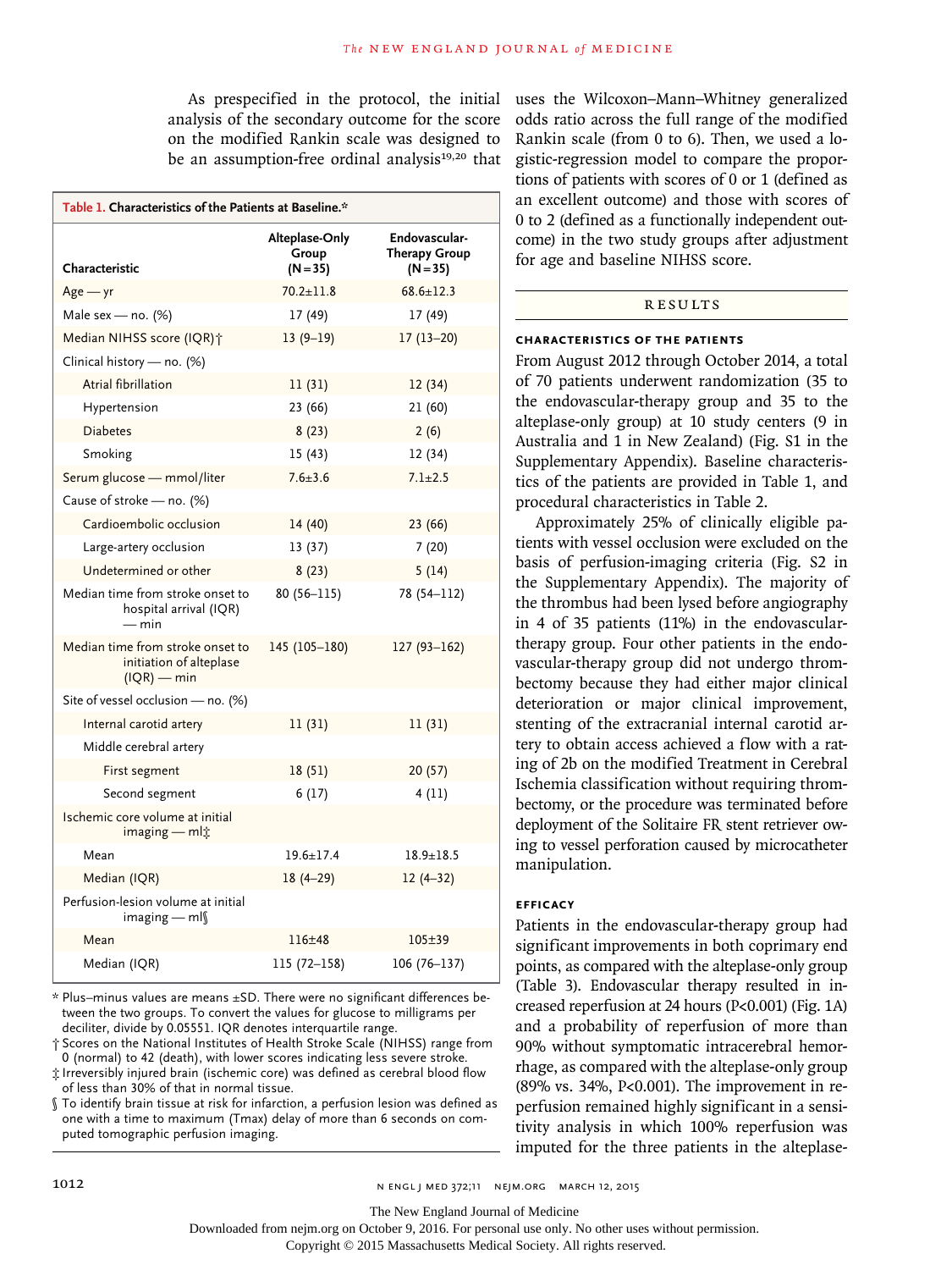only group who had missing data owing to poor clinical status.

Endovascular therapy led to greater early neurologic recovery at 3 days  $(P=0.002)$  (Fig. 1B) and improved functional outcome in an ordinal analysis of the score on the modified Rankin scale at 90 days (generalized odds ratio, 2.0; 95% confidence interval [CI], 1.2 to 3.8; P=0.006) (Fig. 2). We determined that 2.8 patients would need to be treated with endovascular therapy to achieve improvement of at least 1 point on the functional score, as compared with the use of alteplase alone. Patients in the endovasculartherapy group were also more likely to be independent (functional score, 0 to 2) at day 90 (71% vs. 40%,  $P=0.01$ ); we determined that 3.2 patients would need to be treated to achieve an independent outcome, as compared with alteplase alone. The median number of days spent at home (as compared with in the hospital or other inpatient facility) in the first 90 days after stroke<sup>22</sup> was 64 days greater in the endovascular-therapy group than in the alteplase-only group  $(P=0.001)$ .

Consistent results were seen across the range of tertiary clinical and imaging end points (Table 3, and Table S3 in the Supplementary Appendix) and the target-group analysis (Table S5 in the Supplementary Appendix). Patients with reperfusion of 90% or more in the affected vascular territory, as compared with those with reperfusion of less than 90%, had improved functional outcome on the ordinal modified Rankin scale at 90 days (generalized odds ratio, 4.5; 95% CI, 2.2 to 9.0; P<0.001) and had increased independence (score, 0 to 2; 72% vs. 30%; P<0.001) and an excellent outcome (score of 0 or 1, 58% vs. 11%; P<0.001).

#### **Safety**

Symptomatic intracerebral hemorrhage occurred in two patients in the alteplase-only group (both with fatal results) and in none of the patients in the endovascular-therapy group. However, a large parenchymal hematoma developed in two patients in the endovascular-therapy group without causing major clinical deterioration; in one patient, the bleeding was caused by perforation by a wire during angiography and before deployment of the Solitaire FR stent retriever. Both patients survived, with scores of 3 and 4 on the modified Rankin scale at day 90. Embolization into a different vascular territory occurred in 2 of 35 patients (6%) in the endovascular-therapy group but

| Table 2. Characteristics of Endovascular Procedures.* |  |
|-------------------------------------------------------|--|
|-------------------------------------------------------|--|

| Characteristic                                                                               | Value                |
|----------------------------------------------------------------------------------------------|----------------------|
| Median time from stroke onset to groin puncture (IQR)<br>$-$ min                             | 210<br>$(166 - 251)$ |
| Median time from hospital arrival to groin puncture (IQR)<br>$-$ min                         | 113<br>$(83 - 159)$  |
| Median time from initial imaging to groin puncture (IQR)<br>$-$ min                          | 93<br>$(71 - 138)$   |
| Median time from initiation of alteplase to groin puncture (IQR)<br>$-$ min                  | 74<br>$(54 - 97)$    |
| Median time from groin puncture to mTICI 2b or 3 or comple-<br>tion of procedure (IQR) - min | 43<br>$(24 - 53)$    |
| Median time from stroke onset to mTICI 2b or 3 or completion<br>of procedure (IQR) - min     | 248<br>$(204 - 277)$ |
| Proportion of patients receiving general anesthesia -<br>no./total no. (%)                   | 12/33(36)            |
| Final score on mTICI — no./total no. (%) $\dagger$                                           |                      |
| 3                                                                                            | 14/29(48)            |
| 2 <sub>b</sub>                                                                               | 11/29 (38)           |
| 2a                                                                                           | 2/29(7)              |
| ı                                                                                            | 1/29(3)              |
| 0                                                                                            | 1/29(3)              |

\* The abbreviation mTICI denotes modified Treatment in Cerebral Ischemia classification, with scores ranging from 0 (no flow) to 3 (normal flow). None of the patients who had angiographic reperfusion at the end of the procedure had reocclusion on imaging at 24 hours. Further details are provided in Table S2 in the Supplementary Appendix.

† The final score was measured in the 29 patients who had an initial occlusion on angiography.

did not cause clinical symptoms. There was no significant difference in mortality between the two groups, although two of the three patients in the endovascular-therapy group who died had a deterioration in their condition during the initial alteplase infusion before angiography because of a second cerebral embolism. The other adverse procedural event was a groin hematoma requiring transfusion in the endovascular-therapy group. Details regarding adverse events are provided in Table S4 in the Supplementary Appendix.

#### Discussion

In patients with acute ischemic stroke with major vessel occlusion and salvageable tissue on CT perfusion imaging, early mechanical thrombectomy with the Solitaire FR stent retriever after the intravenous administration of alteplase was associated with faster and more complete reperfusion than the use of alteplase alone. The increase in reperfusion led to a reduction in infarct growth

The New England Journal of Medicine

Downloaded from nejm.org on October 9, 2016. For personal use only. No other uses without permission.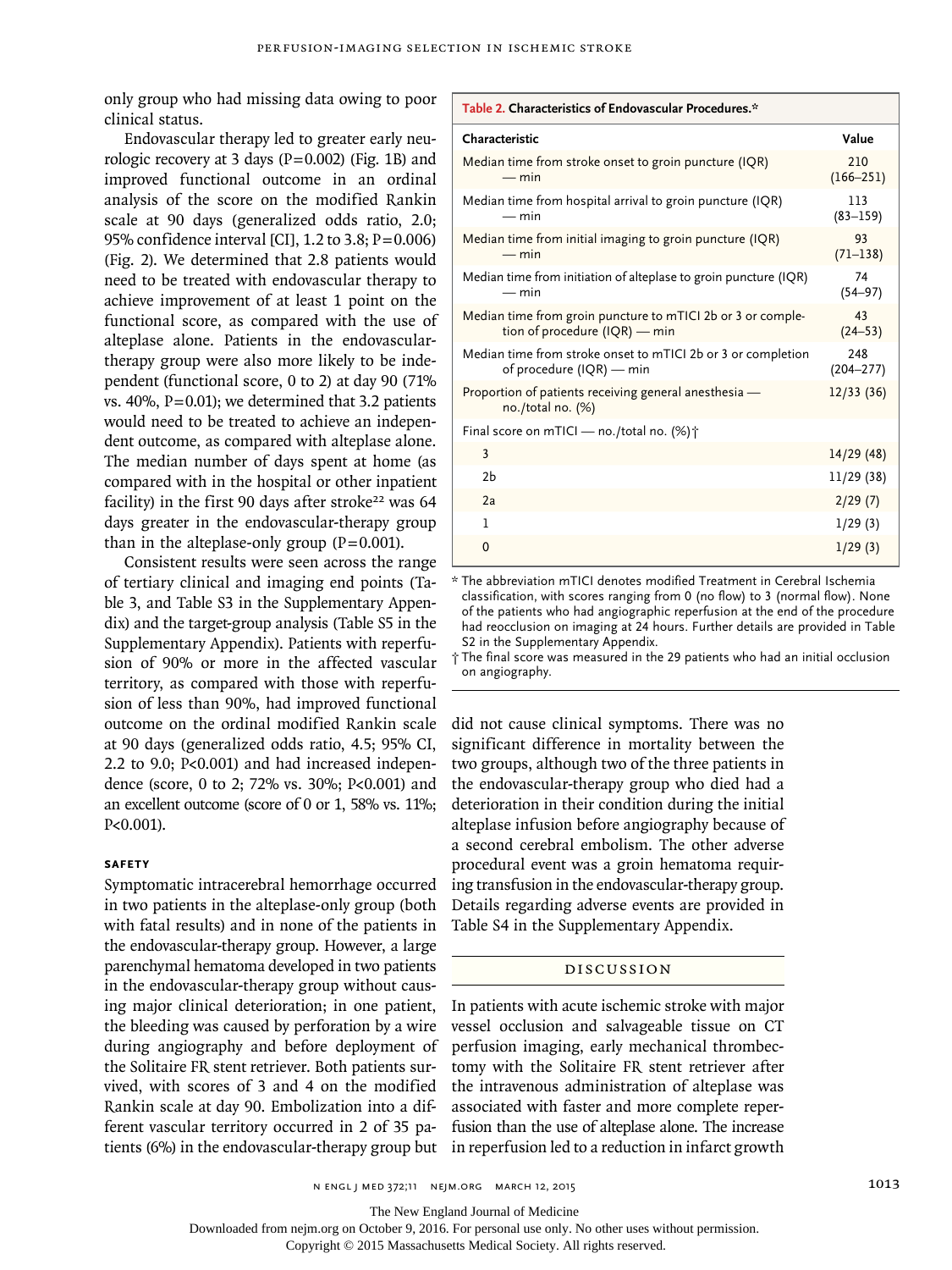| Table 3. Study Outcomes.*                                                                 |                                               |                                                     |                                        |           |                                     |           |
|-------------------------------------------------------------------------------------------|-----------------------------------------------|-----------------------------------------------------|----------------------------------------|-----------|-------------------------------------|-----------|
| Outcome                                                                                   | Alteplase-<br><b>Only Group</b><br>$(N = 35)$ | Endovascular-<br><b>Therapy Group</b><br>$(N = 35)$ | Adjusted                               | P Value   | Effect Size (95% CI);<br>Unadjusted | P Value   |
| Primary outcomes                                                                          |                                               |                                                     |                                        |           |                                     |           |
| Median reperfusion at 24 hr (IQR)<br>$-$ (%) $\pm$                                        | 37 (-0.5 to 96)                               | 100 (100 to 100)                                    | 4.7 (2.5 to 9.0)                       | < 0.001   | 4.9 (2.5 to 9.5)                    | < 0.001   |
| Early neurologic improvement - no. (%)                                                    | 13(37)                                        | 28 (80)                                             | 6.0 (2.0 to 18.0)                      | 0.002     | 6.8 (2.3 to 20)                     | < 0.001   |
| Secondary outcomes                                                                        |                                               |                                                     |                                        |           |                                     |           |
| Score on the modified Rankin scale<br>at 90 days                                          |                                               |                                                     |                                        |           |                                     |           |
| Median score (IQR) on ordinal analysis                                                    | 3(1 to 5)                                     | 1(0 to 3)                                           | 2.0                                    | 0.02      | 2.1 (1.2 to 3.8)                    | 0.006     |
| Independent outcome - no. (%)                                                             | 14(40)                                        | 25(71)                                              | 4.2 (1.4 to 12)                        | 0.01      | 3.8 (1.4 to 10.0)                   | 0.009     |
| Excellent outcome - no. (%)                                                               | 10(29)                                        | 18(51)                                              | 2.4 (0.87 to 6.6)                      | 0.09      | $2.6$ (1.0 to 7.1)                  | 0.05      |
| Safety — $no.$ (%)                                                                        |                                               |                                                     |                                        |           |                                     |           |
| Death                                                                                     | 7(20)                                         | 3(9)                                                | $0.45$ (0.1 to 2.1)                    | 0.31      | $0.38$ (0.1 to 1.6)                 | 0.18      |
| Symptomatic intracerebral hemorrhage                                                      | 2(6)                                          | $\mathbf{0}$                                        | <b>NA</b>                              | <b>NA</b> | $-6$ (-13 to 2)**                   | 0.49      |
| Parenchymal hematoma                                                                      | 3(9)                                          | 4(11)                                               | <b>NA</b>                              | <b>NA</b> | 3 $(-11 \text{ to } 17)$ **         | 0.99      |
| Tertiary outcomes††                                                                       |                                               |                                                     |                                        |           |                                     |           |
| Reperfusion of >90% at 24 hr without<br>symptomatic intracerebral<br>hemorrhage - no. (%) | 12(34)                                        | 31 (89)                                             | 27.0 (5.5 to 135.0)                    | < 0.001   | 15.0 (4.0 to 52.0)                  | < 0.001   |
| Recanalization at 24 hr - no. (%) ##                                                      | 15(43)                                        | 33 (94)                                             | 29.0 (5.4 to 155.0)                    | < 0.001   | 22.0 (4.5 to 106.0)                 | < 0.001   |
| Median infarct growth at 24 hr (IQR)<br>$-m$                                              | 35.3<br>$(6.3 \text{ to } 73.4)$              | 10.9<br>(0 to 23.6)                                 | $-0.44$<br>$(-0.76 \text{ to } -0.13)$ | 0.007     | <b>NA</b>                           | <b>NA</b> |
| Median home time $(IQR)$ — days $\P\P$                                                    | 15 (0 to 69)                                  | 73 (47 to 86)                                       | 64 (28 to 90)                          | 0.001     | 58 (17 to 90)                       | 0.006     |

NA denotes not applicable.

† Values are odds ratios unless otherwise indicated. Odds ratios or median differences are for the endovascular-therapy group as compared with the alteplase-only group.

‡ Reperfusion was defined as the percentage reduction in the perfusion-lesion volume between initial imaging and 24-hour imaging. This value can be negative if hypoperfusion becomes more severe over time. This analysis was adjusted for the site of vessel occlusion at baseline. The effect size in this category is the Wilcoxon–Mann–Whitney generalized odds ratio.

§ Early neurologic improvement was defined as a reduction of 8 points or more on the National Institutes of Health Stroke Scale (NIHSS) or a score of 0 or 1 at 3 days. This analysis was adjusted for the NIHSS score and age at baseline.

The initial analysis of the modified Rankin scale was an ordinal analysis that used the full range of the scale from 0 (normal function) to 6 (death) and is expressed as a Wilcoxon–Mann–Whitney generalized odds ratio. The analysis was adjusted for the baseline NIHSS score (≤15 vs. >15) and age (≤70 years vs. >70 years) with the use of a permutation method to accommodate small stratum size. This method does not produce confidence intervals. In addition, scores on the modified Rankin scale were analyzed for an outcome with functional independence (score of 0 to 2) or an excellent outcome (score of 0 or 1), adjusted for the full range of ages and baseline score on the NIHSS.

Symptomatic intracerebral hemorrhage was defined as a large parenchymal hematoma (blood clot occupying >30% of infarct volume with mass effect) and an increase of 4 points or more in the NIHSS score.

The effect size in this category is a risk difference, as measured in percentage points for symptomatic intracerebral hemorrhage and parenchymal hematoma.

†† A more detailed list of tertiary outcomes is provided in Table S3 in the Supplementary Appendix.

‡‡ Recanalization was defined as a Thrombolysis in Myocardial Infarction score of 2 or 3 (partial or complete restoration of flow at the site of arterial occlusion).<sup>21</sup> This analysis was adjusted for the site of vessel occlusion at baseline.

§§ Infarct growth was defined as the increase in the ischemic core volume from baseline to 24 hours and was adjusted for the ischemic core volume at baseline.

¶¶ Home time (the number of days spent at home during the first 90 days after the diagnosis of stroke) was adjusted for the NIHSS score and age at baseline.

The effect size in this category is the median difference in infarct growth (as measured in milliliters and transformed by an exponent of 0.2 owing to a non-normal distribution) and the median difference in days for home time, as calculated by median regression.

> logic recovery and functional outcome at 3 months. of underlying clinical benefit.<sup>23</sup> This reduction in infarct growth is consistent with

and substantial clinical benefit in early neuro-salvage of ischemic penumbra as the mechanism

The magnitude of the clinical benefit of en-

The New England Journal of Medicine

Downloaded from nejm.org on October 9, 2016. For personal use only. No other uses without permission.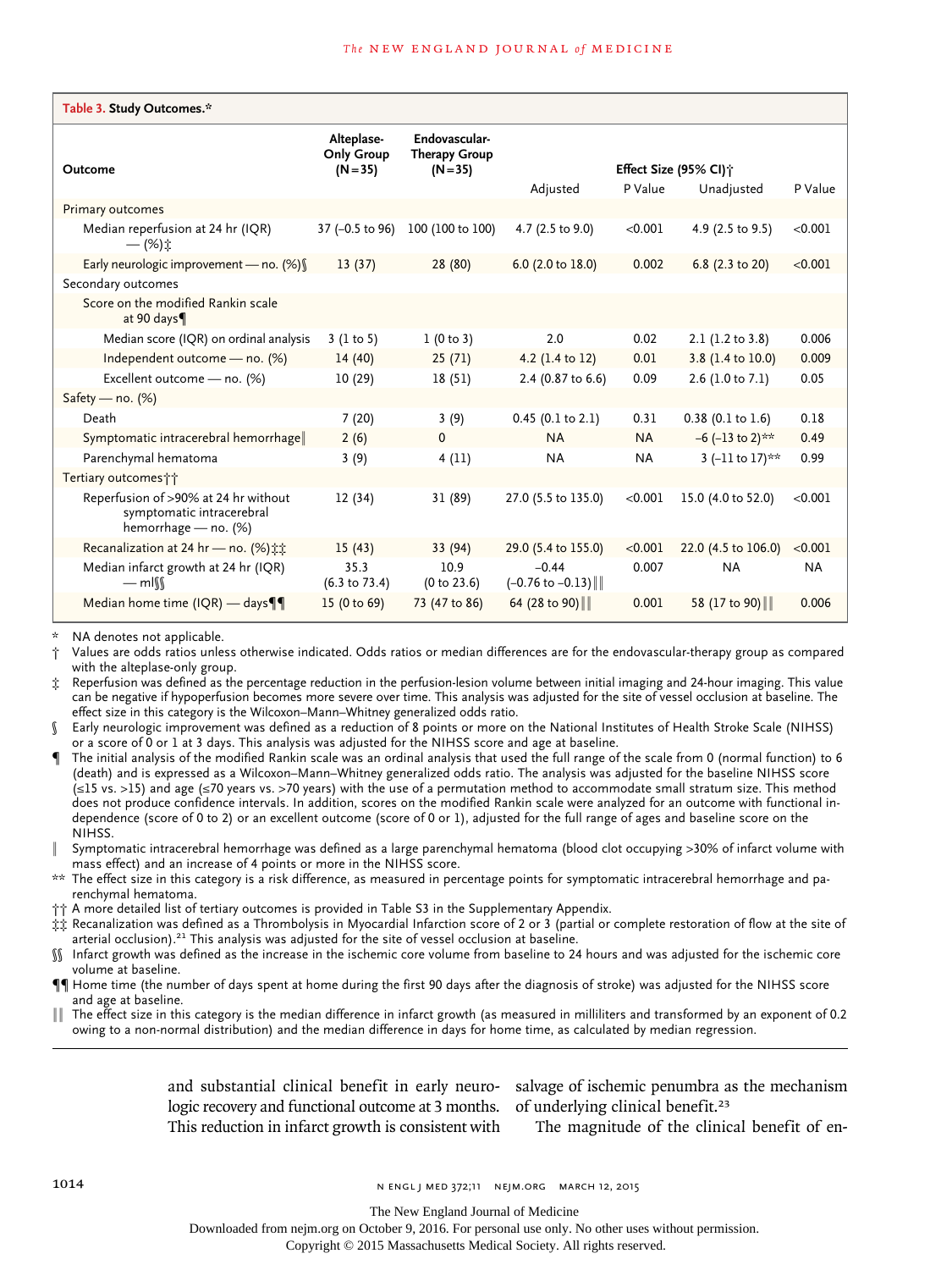dovascular thrombectomy in our study was larger than that in previous trials, despite similar clinical severities and demographic characteristics. The results of this trial were unequivocal, despite the small sample size. Key differences between our study and the previous trials include the use of CT perfusion imaging to select patients with the greatest potential to benefit from endovascular therapy, shorter time to the onset of treatment, and improved rates of angiographic revascularization.

A unique feature of our study was the use of standardized, universal CT perfusion-imaging selection to exclude patients with large ischemic cores and without evidence of clinically significant salvageable ischemic brain. Such patients have a low probability of a good outcome and have a higher risk of symptomatic hemorrhage and malignant edema.<sup>15,24</sup> In the time window of less than 4.5 hours, patients with large ischemic cores comprise 10 to 15% of an unselected population,24 a rate that was generally consistent with the estimate of 25% of patients (95% CI, 11 to 45) who were excluded from our study on the basis of perfusion-imaging criteria. Such patients may not only undergo futile reperfusion but also have a reduced treatment effect if reperfusion leads to hemorrhage or malignant edema. This factor may be particularly relevant if the intervention has a higher reperfusion rate than that in controls, which was shown in our study to be applicable to endovascular therapy. CT perfusion imaging was also performed in about 65% of patients in the MR CLEAN trial (Majoie C: personal communication). Such imaging was not required according to the protocol for the MR CLEAN trial but may have influenced patient selection. Hence, positive results in the MR CLEAN trial may not be entirely attributable to imaging selection on the basis of vessel occlusion alone.

The interval between the initiation of alteplase and randomization was 30 minutes in our study, as compared with 100 minutes in the MR CLEAN trial, because of our approach of identifying patients with the greatest potential to benefit from reperfusion and then maximizing early reperfusion with the use of combined alteplase and endovascular therapy, rather than waiting to assess clinical response to alteplase. As a result, the time from stroke onset to the initiation of the endovascular procedure was a median of 50 minutes shorter than the similar interval in the MR CLEAN trial, which may also





Panel A shows box plots for the rate of reperfusion at 24 hours (the coprimary end point) among patients receiving intravenous alteplase plus endovascular therapy (endovascular-therapy group) and those receiving alteplase only (100% vs. 37%, P<0.001). The horizontal line within the box plot for the alteplase-only group represents the median, the top and bottom of each box indicate the interquartile range, I bars indicate 1.5 times the interquartile range, and the circles indicate outliers. For the endovascular-therapy group, the median was 100%, with six outliers. Panel B shows box plots for the changes in the distribution of scores on the National Institutes of Health Stroke Scale (NIHSS) from baseline to 24 hours, 3 days, and 90 days. NIHSS is a standardized neurologic examination and ranges from 0 (normal) to 42 (death), with lower scores indicating less severe stroke. There was an early and sustained reduction in NIHSS scores in the endovascular-therapy group, as compared with the alteplase-only group.

have contributed to the substantially higher proportion of patients with independent functional outcomes observed in our study. Only 11% of the patients in our study had no retrievable thrombus on initial angiography, which is consistent with results that have been reported previously<sup>25</sup> and mitigates any concern regarding unnecessary angiography. As endovascular therapy becomes standard care, there is further potential to

The New England Journal of Medicine

Downloaded from nejm.org on October 9, 2016. For personal use only. No other uses without permission.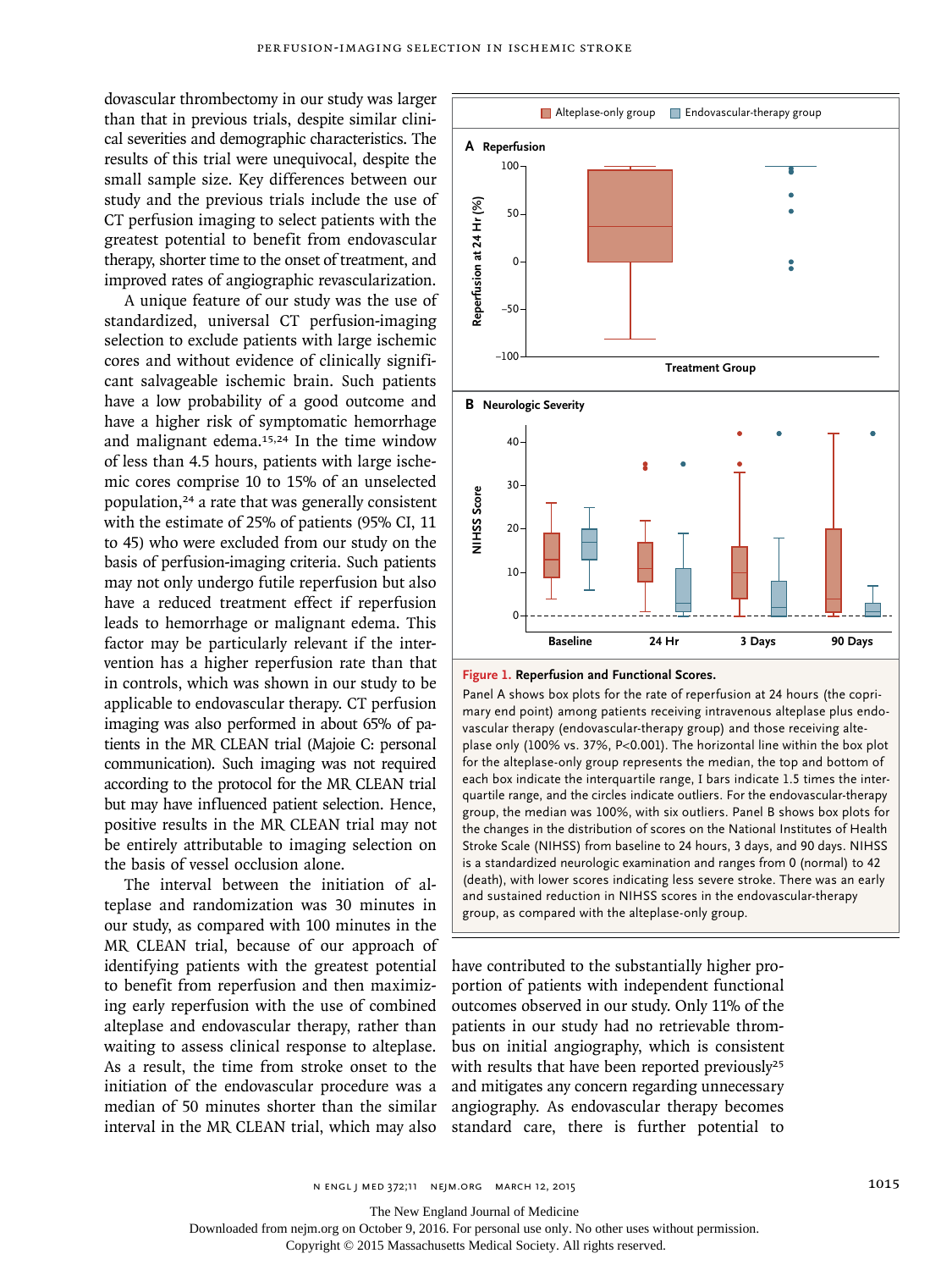

**Figure 2. Scores on the Modified Rankin Scale at 90 Days in the Intentionto-Treat Population.**

Shown are the percentages of patients in the endovascular-therapy group and the alteplase-only group with scores from 0 to 6 on the modified Rankin scale as follows: 0, no symptoms; 1, no clinically significant disability; 2, slight disability (able to handle own affairs without assistance but unable to carry out all previous activities); 3, moderate disability requiring some help (e.g., with shopping, cleaning, and finances but able to walk unassisted); 4, moderately severe disability (unable to attend to bodily needs without assistance and unable to walk unassisted); 5, severe disability (requiring constant nursing care and attention); and 6, death. In the endovascular group, no patients had a score of 5.

> streamline the "door-to-puncture" process and perhaps achieve even greater clinical benefits.

> The rate of successful revascularization immediately after the procedure (86% of patients had a restoration of flow to >50% of the strokeaffected territory) was higher in our study than in previous randomized trials but is consistent with registry studies in which the Solitaire FR stent retriever was used.<sup>5</sup> This finding probably relates to the use of earlier-generation devices and techniques in the IMS-3 and the Mechanical Retrieval and Recanalization of Stroke Clots Using Embolectomy (MR RESCUE) trials. The reperfusion rate in our study was also higher than the 58% reported in MR CLEAN, in which stent retrievers were used in 81.5% of patients. There is some evidence that the success of recanalization is increased in patients with good collateral flow,<sup>26</sup> which correlates strongly with the presence of a "mismatch" pattern on perfusion imaging between a small, irreversibly injured ischemic core and a larger perfusion lesion indicating the presence of salvageable ischemic penumbra.27 The imaging selection of patients may therefore have chosen patients with a better chance of recanalization.

> Our study, which was conducted at multiple centers with varying levels of imaging expertise,

shows the practicality and generalizability of fully automated image processing. The time that is required to acquire, process, and interpret images is largely a function of computer-network speed and processing power, and should be less than 15 minutes.12 Analysis of the CT perfusion images occurred in parallel with administration of alteplase so that there was no treatment delay.<sup>28</sup>

Strengths of our study include the selection of patients who were most likely to benefit from reperfusion, earlier intervention, and a standardized stent-retriever intervention with more complete revascularization. Also, the routine assessment of reperfusion at 24 hours has the advantage of being quantitative, blinded, and objective because of the automated software that was used. The 24-hour interval provides assurance that reocclusion after initial successful recanalization is uncommon in such patients. Previous studies have been restricted to assessing angiographic reperfusion rates in only the endovascular group or, in some cases, recanalization at 24 hours in a subgroup of patients.<sup>2</sup>

Limitations of the study include the inability to perform subgroup analyses, given the small number of patients. Such analyses will require individual patient meta-analysis of multiple trials. We cannot rule out the possibility that some of the patients who were excluded from the trial on the basis of a large ischemic core or absence of significant salvageable ischemic brain tissue might have benefited from endovascular therapy. Purely volume-based criteria do not account for the location of the core, which is also relevant to the clinical outcome.<sup>29</sup> The early termination of the trial does create potential for overestimation of the effect size. However, the investigators believed that the new information from the MR CLEAN trial ethically mandated review by the independent data and safety monitoring board. The details of the statistical stopping rule were highly conservative and were agreed on between investigators and the data and safety monitoring board in advance of accessing the data.

In conclusion, we found that patients with ischemic stroke with a proximal cerebral arterial occlusion and salvageable tissue on CT perfusion imaging had improved reperfusion, early neurologic recovery, and functional outcome if endovascular thrombectomy with the Solitaire FR stent retriever was performed without delay after the initiation of intravenous alteplase. Further studies

The New England Journal of Medicine

Downloaded from nejm.org on October 9, 2016. For personal use only. No other uses without permission.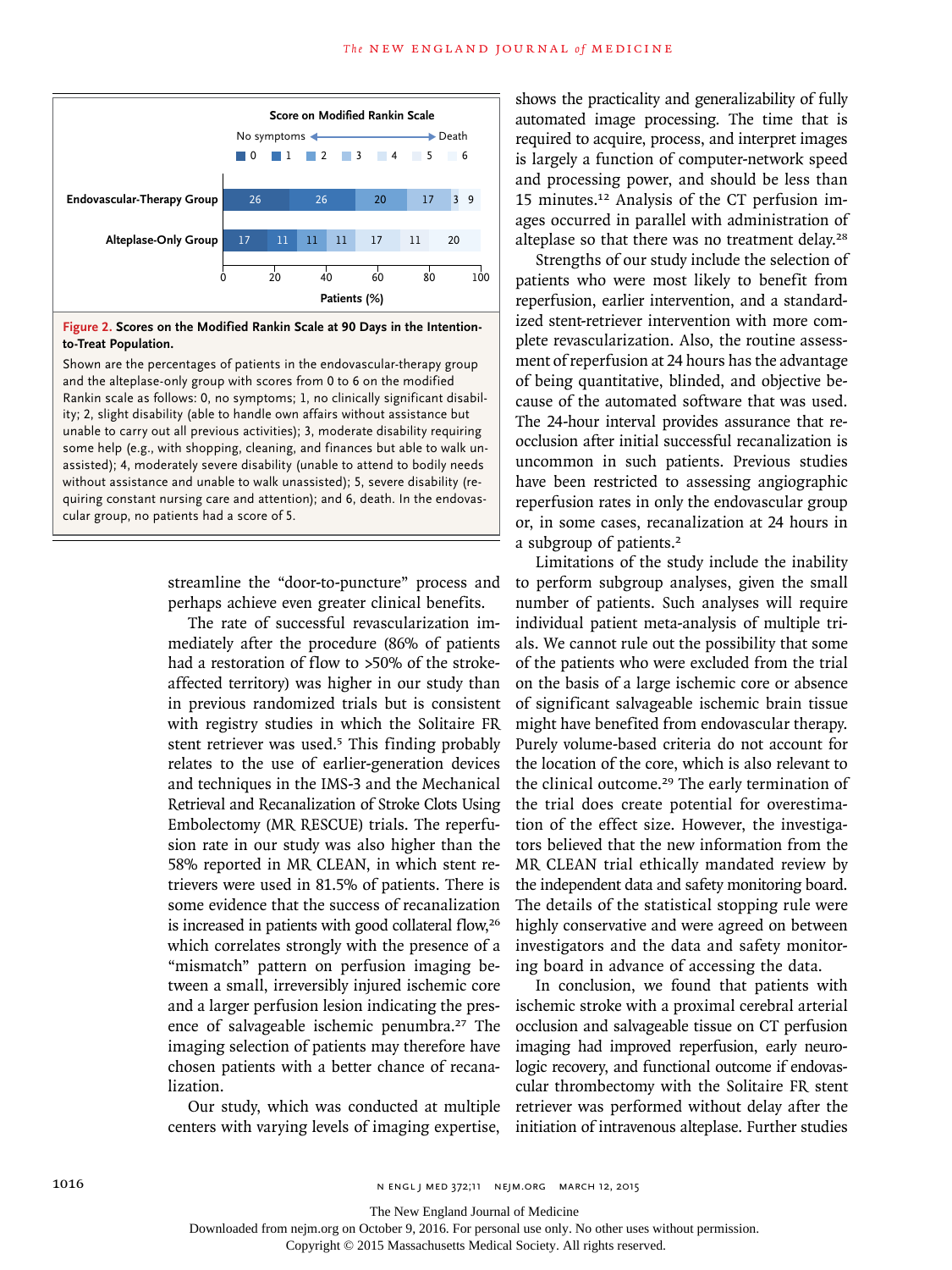will be needed to clarify remaining uncertainties regarding the benefit in patients with more distal occlusions, later time windows, and the influence of the type of device that is used and variability in the endovascular technique.

Supported by grants from the Australian National Health and Medical Research Council of Australia (1043242 and 1035688), Royal Australasian College of Physicians, Royal Melbourne Hospital Foundation, the National Heart Foundation of Australia, and the National Stroke Foundation of Australia; and by infrastructure funding from the state government of Victoria. The Solitaire FR device and trial infrastructure were provided under an unrestricted grant from Covidien.

Disclosure forms provided by the authors are available with the full text of this article at NEJM.org.

We thank Gregory Albers, Roland Bammer, and staff members at the Stanford University Stroke Center for providing a research version of the RAPID software; Simon McBride, Christopher Stanbridge, and Karen Harrap of the Commonwealth Scientific and Industrial Research Organization for creating the electronic-case-record and Internet randomization; Gagan Sharma and Simon Salinas for imaging-data management; and Elise Cowley and Rachael McCoy of Neuroscience Trials Australia for study management.

#### **Appendix**

The authors are as follows: Bruce C.V. Campbell, M.D., Peter J. Mitchell, M.D., Timothy J. Kleinig, M.D., Helen M. Dewey, M.D., Leonid Churilov, Ph.D., Nawaf Yassi, M.D., Bernard Yan, M.D., Richard J. Dowling, M.D., Mark W. Parsons, M.D., Thomas J. Oxley, M.D., Teddy Y. Wu, M.D., Mark Brooks, M.D., Marion A. Simpson, M.D., Ferdinand Miteff, M.D., Christopher R. Levi, M.D., Martin Krause, M.D., Timothy J. Harrington, M.D., Kenneth C. Faulder, M.D., Brendan S. Steinfort, M.D., Miriam Priglinger, M.D., Timothy Ang, M.D., Rebecca Scroop, M.D., P. Alan Barber, M.D., Ben McGuinness, M.D., Tissa Wijeratne, M.D., Thanh G. Phan, M.D., Winston Chong, M.D., Ronil V. Chandra, M.D., Christopher F. Bladin, M.D., Monica Badve, M.D., Henry Rice, M.D., Laetitia de Villiers, M.D., Henry Ma, M.D., Patricia M. Desmond, M.D., Geoffrey A. Donnan, M.D., and Stephen M. Davis, M.D.

The authors' affiliations are as follows: the Department of Medicine and Neurology, Melbourne Brain Centre at the Royal Melbourne Hospital (B.C.V.C., N.Y., B.Y., T.J.O., T.Y.W., S.M.D.), Department of Radiology (P.J.M., R.J.D., P.M.D.), and Florey Institute of Neuroscience and Mental Health (L.C., T.J.O., H.M., G.A.D.), University of Melbourne, Parkville, VIC, Royal Adelaide Hospital, Adelaide, SA (T.J.K., R.S), Austin Health, Heidelberg, VIC (H.M.D., M. Brooks, M.A.S.), Priority Research Centre for Brain and Mental Health Research, John Hunter Hospital, University of Newcastle, Newcastle, NSW (M.W.P., F.M., C.R.L., T.A.), Department of Neurology, Royal North Shore Hospital and Kolling Institute, University of Sydney (M.K., M.P.), and Department of Radiology, Royal North Shore Hospital (F.M., T.J.H., K.C.F., B.S.S.), St. Leonards, NSW, Western Hospital, Footscray, VIC (T.W.), Monash Medical Centre, Monash University, Clayton, VIC (T.G.P., W.C., R.V.C., H.M.), Box Hill Hospital (C.F.B.), and Eastern Clinical School, Faculty of Medicine, Nursing and Health Sciences (H.M.D.), Monash University, Box Hill, VIC, and Gold Coast University Hospital, Southport, QLD (M. Badve, H.R., L.V.) — all in Australia; and Centre for Brain Research, University of Auckland, Auckland City Hospital (P.A.B.), and Auckland City Hospital (B.M.) — both in Auckland, New Zealand.

#### **References**

**1.** Berkhemer OA, Fransen PS, Beumer D, et al. A randomized trial of intraarterial treatment for acute ischemic stroke. N Engl J Med 2015;372:11-20.

**2.** Broderick JP, Palesch YY, Demchuk AM, et al. Endovascular therapy after intravenous t-PA versus t-PA alone for stroke. N Engl J Med 2013;368:893-903. [Erratum, N Engl J Med 2013;368:1265.] **3.** Ciccone A, Valvassori L, Nichelatti M, et al. Endovascular treatment for acute ischemic stroke. N Engl J Med 2013; 368:904-13.

**4.** Kidwell CS, Jahan R, Gornbein J, et al. A trial of imaging selection and endovascular treatment for ischemic stroke. N Engl J Med 2013;368:914-23.

**5.** Pereira VM, Gralla J, Davalos A, et al. Prospective, multicenter, single-arm study of mechanical thrombectomy using Solitaire Flow Restoration in acute ischemic stroke. Stroke 2013;44:2802-7.

**6.** Saver JL, Jahan R, Levy EI, et al. Solitaire Flow Restoration Device versus the Merci Retriever in patients with acute ischaemic stroke (SWIFT): a randomised, parallel-group, non-inferiority trial. Lancet 2012;380:1241-9.

**7.** Nogueira RG, Lutsep HL, Gupta R, et al. Trevo versus Merci retrievers for thrombectomy revascularisation of large vessel occlusions in acute ischaemic

stroke (TREVO 2): a randomised trial. Lancet 2012;380:1231-40.

**8.** Bivard A, Levi C, Spratt N, Parsons M. Perfusion CT in acute stroke: a comprehensive analysis of infarct and penumbra. Radiology 2013;267:543-50.

**9.** Bivard A, Spratt N, Levi C, Parsons M. Perfusion computer tomography: imaging and clinical validation in acute ischaemic stroke. Brain 2011;134:3408-16. **10.** Campbell BCV, Christensen S, Levi CR, et al. Cerebral blood flow is the optimal CT perfusion parameter for assessing infarct core. Stroke 2011;42:3435-40.

**11.** Campbell BCV, Christensen S, Levi CR, et al. Comparison of computed tomography perfusion and magnetic resonance imaging perfusion-diffusion mismatch in ischemic stroke. Stroke 2012; 43:2648-53.

**12.** Campbell BCV, Yassi N, Ma H, et al. Imaging selection in ischemic stroke: feasibility of automated CT-perfusion analysis. Int J Stroke 2015;10:51-4.

**13.** Straka M, Albers GW, Bammer R. Real-time diffusion-perfusion mismatch analysis in acute stroke. J Magn Reson Imaging 2010;32:1024-37.

**14.** Campbell BC, Mitchell PJ, Yan B, et al. A multicenter, randomized, controlled study to investigate EXtending the time for Thrombolysis in Emergency Neurological Deficits with Intra-Arterial therapy (EXTEND-IA). Int J Stroke 2014;9:126- 32.

**15.** Lansberg MG, Straka M, Kemp S, et al. MRI profile and response to endovascular reperfusion after stroke (DEFUSE 2): a prospective cohort study. Lancet Neurol 2012;11:860-7.

**16.** Wintermark M, Albers GW, Broderick JP, et al. Acute Stroke Imaging Research Roadmap II. Stroke 2013;44:2628-39.

**17.** Wahlgren N, Ahmed N, Dávalos A, et al. Thrombolysis with alteplase for acute ischaemic stroke in the Safe Implementation of Thrombolysis in Stroke-Monitoring Study (SITS-MOST): an observational study. Lancet 2007;369:275-82.

**18.** Holm S. A simple sequentially rejective multiple test procedure. Scand J Stat 1979;6:65-70.

**19.** Churilov L, Arnup S, Johns H, et al. An improved method for simple, assumption-free ordinal analysis of the modified Rankin Scale using generalized odds ratios. Int J Stroke 2014;9:999-1005.

**20.** Howard G, Waller JL, Voeks JH, et al. A simple, assumption-free, and clinically interpretable approach for analysis of modified Rankin outcomes. Stroke 2012; 43:664-9.

**21.** Zaidat OO, Yoo AJ, Khatri P, et al. Recommendations on angiographic revascu-

The New England Journal of Medicine

Downloaded from nejm.org on October 9, 2016. For personal use only. No other uses without permission.